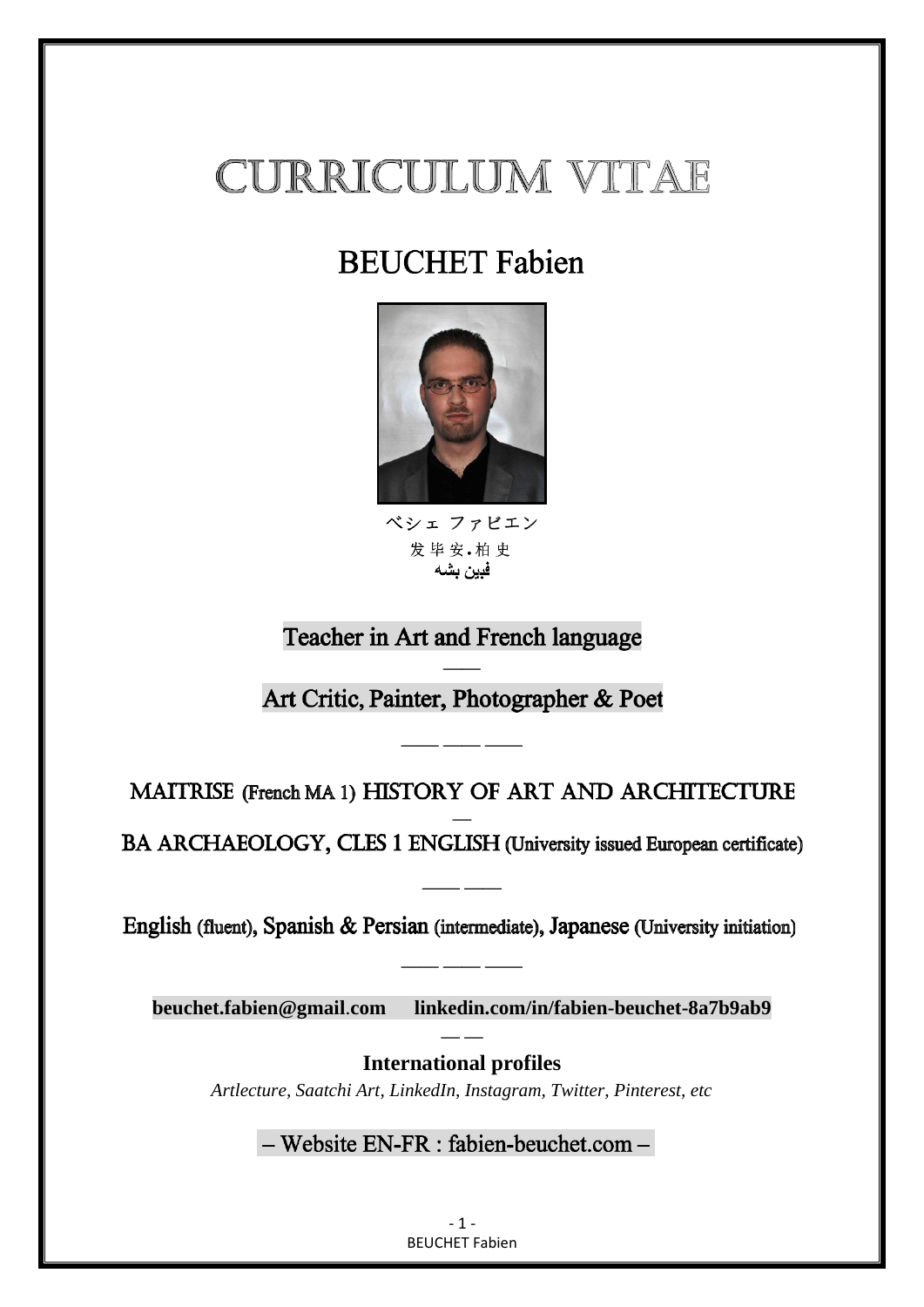## PROFESSIONAL EXPERIENCE

## **\*** *2005 – present time : Private tutoring (& distance learning since Oct. 2013)*

- *French* : all levels ; *specialization* : non-francophone audiences (students, children,…)
- **Art History** : Western Europe & North America (sp. : 20<sup>th</sup> century ; Painting).
	- *Specializations (Maîtrise / MA1 incl. a thesis)* : Western contemporary abstraction's fusion with Far Eastern Arts (sp. calligraphy & metagraphy) *→ Western abstraction, philosophies (Zen, Heidegger, Phenomenology, …), cultural misunderstandings, tradition & modernity, modernism, Japan, China, France, USA.*
	- *Areas of expertise* : France (sp. 1800-1990 painting) ; 1945-1990 (both 2D & 3D, West) ;  $19^{th}$  -  $20^{th}$ centuries Western painting ; Junction between Middle Ages & Renaissance (sp. 2D, Benelux-France-Germany-Italy).
	- *Note* : along with panorama-courses, personal establishment of thematic courses (concepts, forms, centuries, countries, cultures, ...).

#### *- French higher education's Methodology* :

- 1<sup>st</sup> year  $\rightarrow$  MA (incl. thesis, viva voce's preparation).
- *Specialization* : students from outside Europe (Asians, Iranians, …).
- *Areas of expertise* : Art (Visual Arts, Design, Art Hist.), Language.
- Complete support (bibliography's  $1<sup>st</sup>$  steps  $\rightarrow$  viva voce's preparation).

#### *- Intercivilizational historical & actual contextualization*

- *Audience* : Asian & Iranian both Art students and artists (until now).
- *Specialization* : East-West exchanges France China, Japan & Iran.
- *Applications* : International & intercultural Art exhibitions (incl. publications), students & artists' international and intercultural autonomy, viewer's deeper intercultural learning.
- *Areas of expertise* : Art (Visual Arts, Design) ; Art History ; Intercivilizational both understandings & misunderstandings ; Galleries & Museums ; Vogues ; Popular Tastes ; Coexistences (folk, avant-gardist arts) ; Western cultural automatisms (conscious or not, sp. French ones) ; Comparison between different ways to think Art (in time & space) ; Deepening each student's artistic core ; Art trade ; Public relations.

#### - *Aesthetics : elements within my studies & teachings*

- *Areas of expertise* :  $19<sup>th</sup> \& 20<sup>th</sup>$  century Europe (sp. France & Germany), fusion between Western & Far Eastern Arts (painting, calligraphy).
- *Specializations* : Phenomenology, Poietics, Ontology, Zen.

- 2 - BEUCHET Fabien

**— — —**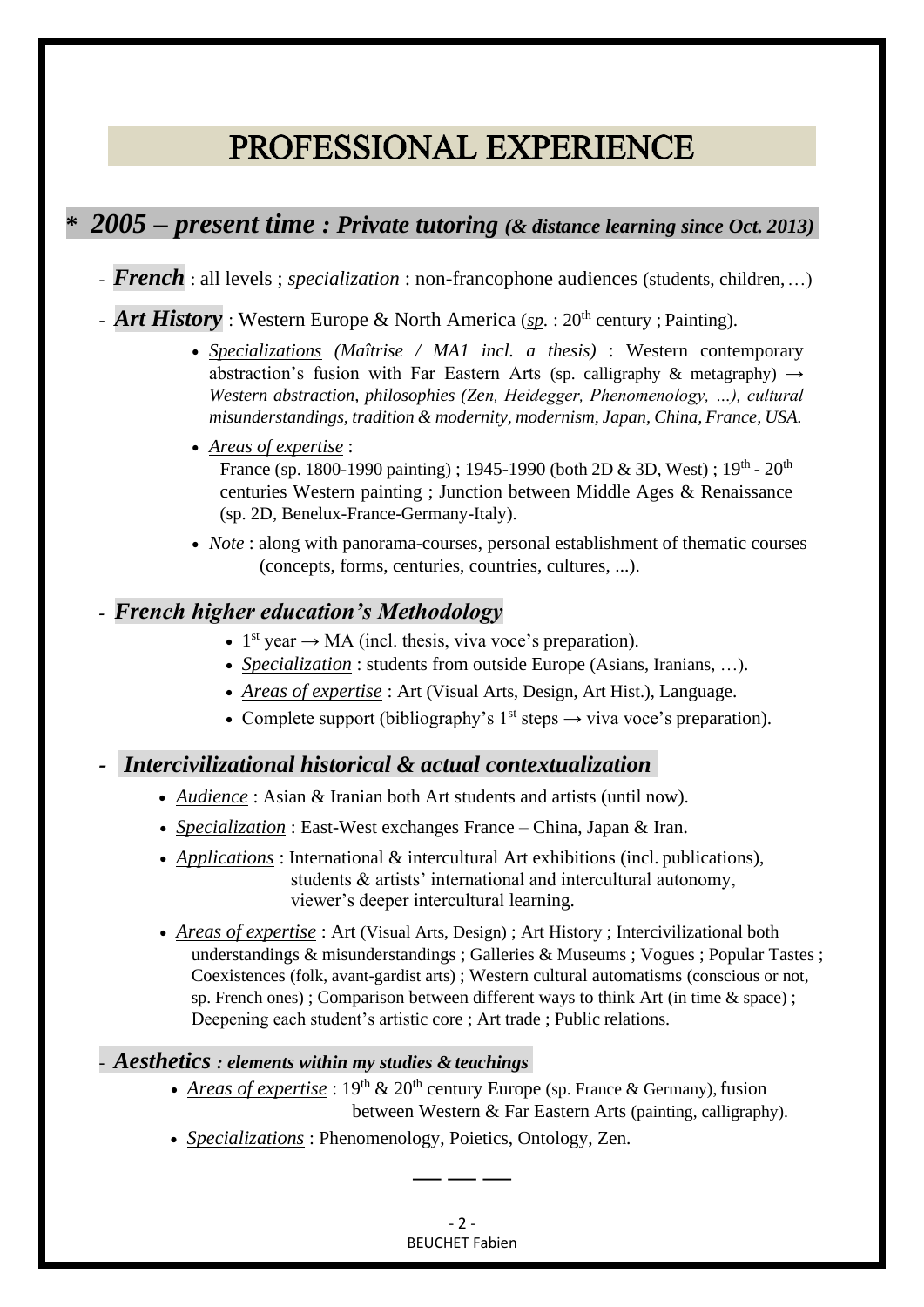## \* *Aug. 2020, Apr. 2019, July & Dec. 2018 : Artist*

*– 8 Published artworks (paintings, photos & montages) –*

- Magazine : *Ojalart (Open: Journal of Arts & Letters – O:JA&L)*, USA
- Nature of the publications : online, accompanying poems by American  $&+$  authors
- All links via : <https://www.fabien-beuchet.com/exhibitions-and-more>

## \* *October 2019 : Art Criticism – Published Article –*

#### - CONTEXT : *Yuliya ZELINSKAYA (Russia)*

- Nature of the publication : article, EN, about her new "series of body language"
- Title : *Yuliya Zelinskaya's Interdefinition as a Declaration of Art*
- Links to the publication :

Artist's website :<http://zelinskaya-yuliya.com/blog/>

Author's website : <https://www.fabien-beuchet.com/art-criticism-2019-en>

## \* *April – August 2019 : Art Criticism – Published Articles –*

#### - Website : *Artlecture.com*

*South-Korea based bilingual online gallery & art magazine*

- Nature of the publications : erudite portraits of Artists and their Art, online, EN

- All links via : <https://www.fabien-beuchet.com/art-criticism-2019-en>

## \* *Feb. & April 2018 : Art Criticism – Seven writings (6x EN & 1x FR-EN) –*

#### - CONTEXT 1 : *Yuliya ZELINSKAYA (Russia)*

- Nature of the 5 publications : poems, 5x EN & 1x FR-EN (personal trad. & adapt.)

- Links to the publications :

Artist's website :<http://zelinskaya-yuliya.com/blog/>

Author's website :<https://www.fabien-beuchet.com/art-criticism-2018-en-and-fr-en> + other websites

#### - CONTEXT 2 : *Julie QUINN (MI,USA)*

- Nature of the 2 publications : 10 & 7 verse poems, EN, self-online publications.

- Link to the publications : ht[tps://www.fabien-beuchet.com/art-criticism-2018-en-and-fr-en](http://www.fabien-beuchet.com/art-criticism-2018-en-and-fr-en)

#### - 3 - BEUCHET Fabien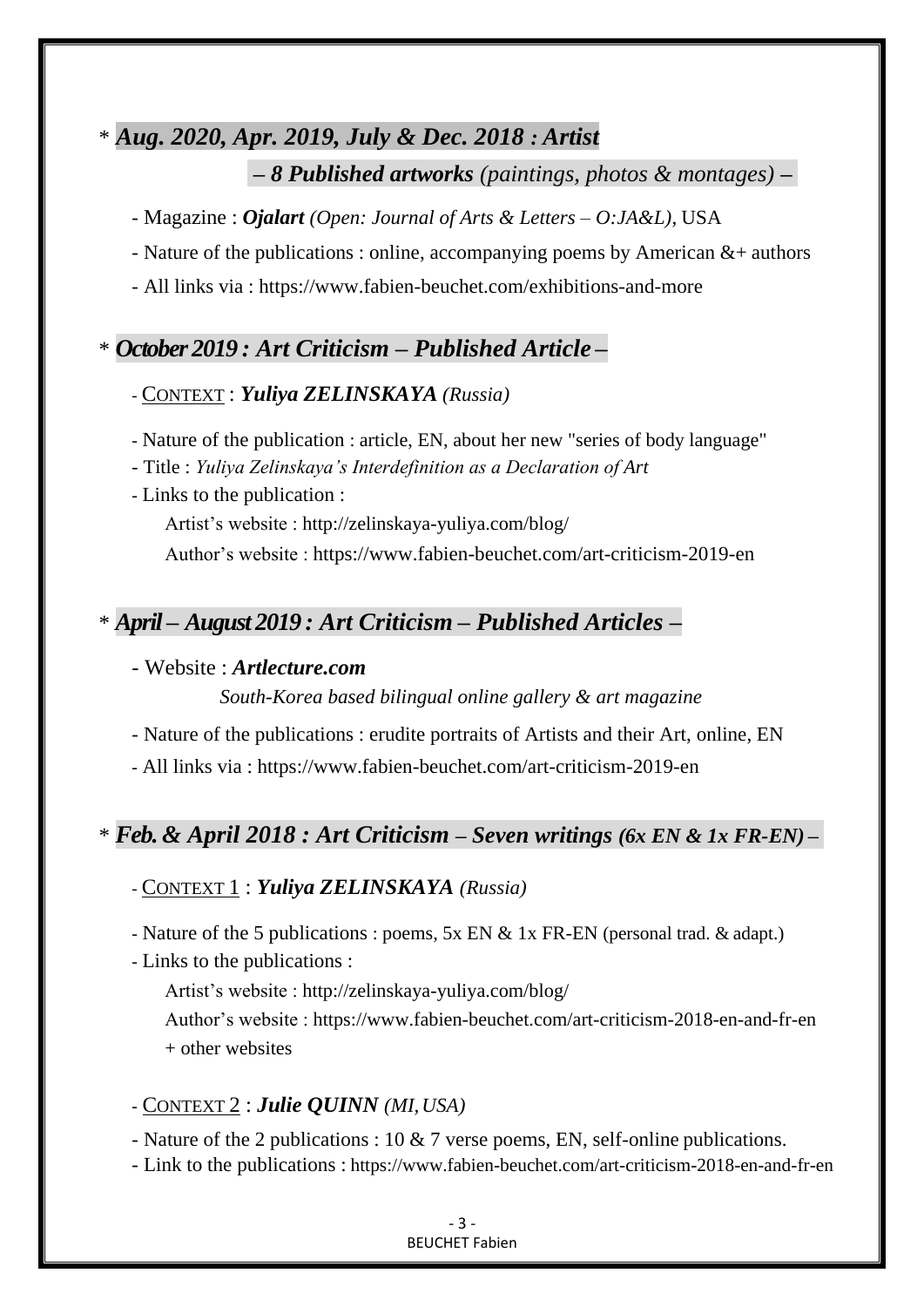## \* *January & August 2017 : Art Criticism – Three writings (FR-EN) –*

## - CONTEXT 1 : *Souffle(Breath)*

Moroccan artist *Ilham LARAKI OMARI* 's solo exhibition

1<sup>st</sup> – 29<sup>th</sup> Dec. 2016, National Library of the Kingdom of Morocco, Rabat, Morocco 4 th – 20th Jan. 2017, Galerie Mine d'Art, Casablanca, Morocco  $23<sup>rd</sup>$  Jan. –  $17<sup>th</sup>$  Feb. 2017, Customs Headquarters in Rabat, Morocco

- Nature of the publication : a 14 verse poem, bilingual FR-EN (personal trad. & adapt.) *Self-publication (Jan.)* : https:[//www.fabien-beuchet.com/art-criticism-2017-fr-en](http://www.fabien-beuchet.com/art-criticism-2017-fr-en)

#### - CONTEXT 2 : *Jeux de Chimères (Plays of Chimeras)*

Iranian artist *Elham ETEMADI*'s solo exhibition 9<sup>th</sup> Jan. – 3<sup>rd</sup> Feb. 2017, Galerie des Arts, Palais de l'Europe, Strasbourg, France

- Nature of the publication :

A 67 verse poem, FR-EN, accompanying in situ the artworks of the artist ; Jan. 2015 poem reworked for Jan. – Feb. 2017's event ; Personal translation & adaptations, self-online publication.

- Link to the publication : https:/[/www.fabien-beuchet.com/art-criticism-2017-plus-2015-fr-en](http://www.fabien-beuchet.com/art-criticism-2017-plus-2015-fr-en)

#### - CONTEXT 3 : *Instinct*

#### Writings for the French artist *Lucile SŒUR*'s video *Instinct*

- Nature of the publication :

A 33 verse poem, Aug. 2015, FR, published on the artist's website in Aug. 2017. *See detailed context page 5 (July – Aug. 2015)*

- Link to the publication : <http://lucilesoeur.fr/index.php/project/instinct/>

#### \* *Feb. - March 2017 : Group exhibition (Artist) <sup>u</sup>*

#### - *Dis-Integrating : a Tribute to Dark Wave*

- 11<sup>th</sup> February – 25<sup>th</sup> March 2017, GreenLion Studios, Grand Rapids, MI, USA

- Thematic exhibition, fusion Music – Visual Arts

*– Four displayed photos –*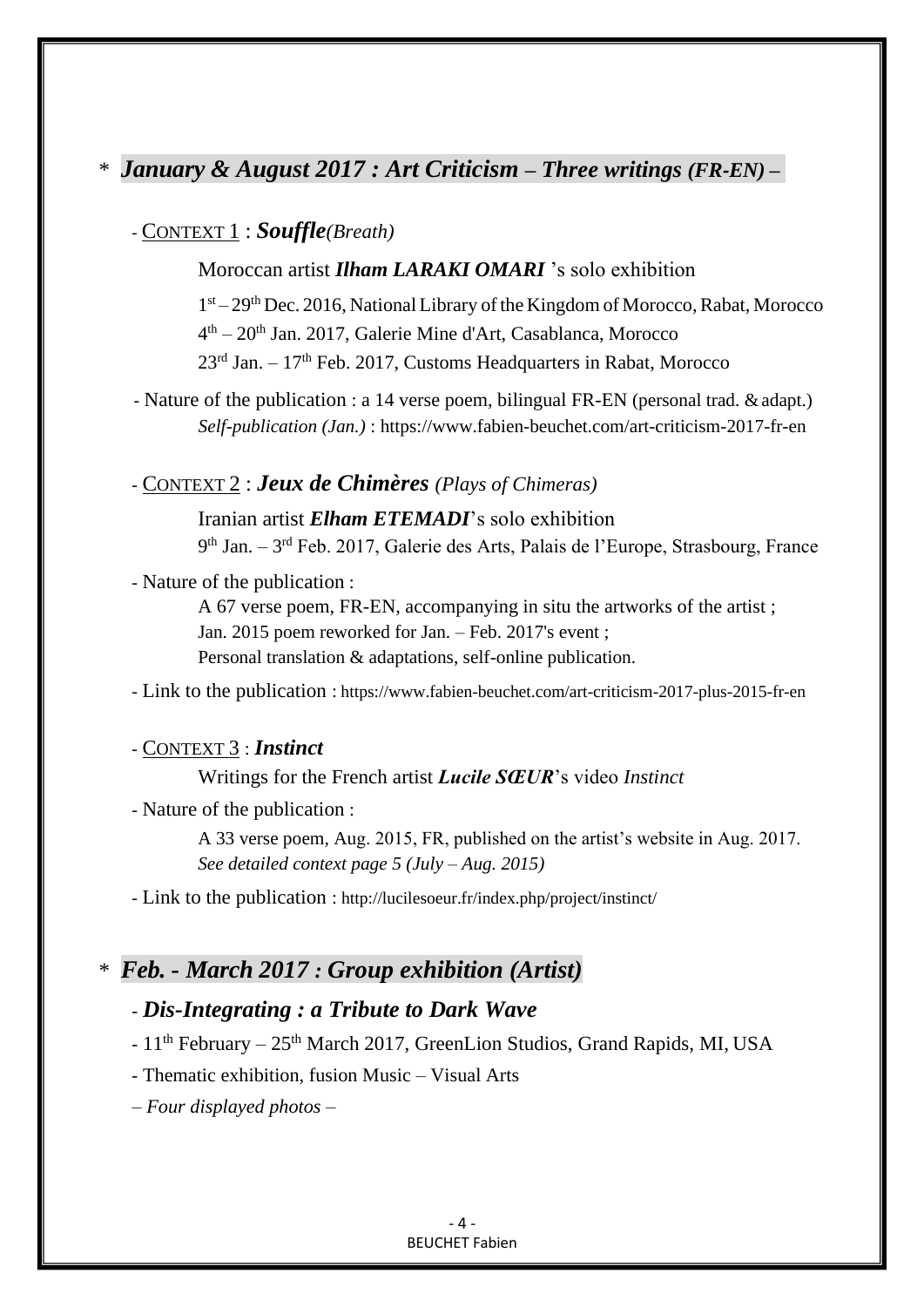## \* *September 2016 : Art Criticism – FR <sup>u</sup>*

- Context : *Poem'anifesto in French context* (Art Criticism Manifesto)
- Nature of the publication : a 100 verse poem, FR, online, self-publication.
- Link to the publication : https:/[/www.fabien-beuchet.com/art-criticism-2016-fr](http://www.fabien-beuchet.com/art-criticism-2016-fr)

## \* *May 2016 : Personal website launched, bilingual EN– FR <sup>u</sup>*

#### - Content : *Teaching Programs, Art & international Art Criticism*

- Realization : via an online platform, HTML5, mobile version included
- Concretization incl. image processing (150 + 600dpi artworks)
- Https connection, personal works since 2008, new content frequently added.

## \* *April, Nov. & Dec. 2015 : Adviser, specialized assistant & private tutor <sup>u</sup>*

- Context : Chinese both concept store & e-concept store (Design & Lifestyle), Paris.
- Tasks : 1. Online textual identity (store's presentation, items promotion, productsheets), 2. French classes (commerce, intercultural & intercivilizational habits, conversation).
- Areas of expertise : Promotion, Intercultural commerce & e-commerce, French language.

## \* *July – Aug. 2015 : Art Criticism – Two writings EN-FR & FR<sup>u</sup>*

#### - Context : *Bestiaire contemporain (Contemporary Bestiary).*

- o Group exhibition, 11 artists incl. **Noriyuki MURAKI** (Japan) & **Lucile SŒUR** (France).
- $\delta$  13<sup>th</sup> June 29<sup>th</sup> Aug. 2015, Galerie Omnibus, Besancon, France.
- o In partnership with the Higher Institute of Fine Arts of Besançon (ISBA).

#### - General context : *Bêtes d'expo !, Bestiaire urbain, bestiaire contemporain*. *(Bêtes d'expo ! , Urban Bestiary, Contemporary Bestiary)*

Inter-epochal set of multidisciplinary summer exhibitions :

 $\sim 13^{th}$  June – 20<sup>th</sup> Sept. 2015, Citadel of Besancon + events across the city.

o Organization : ISBA & City of Besançon.

- Nature of the publications :
	- $\circ$  Two texts, online; one in both French & English, the other in French.
	- o **N. Muraki** : a 16 verse poem (FR-EN) ; **L. Sœur** : a 33 verse poem (FR).
	- $\circ$  Personal translation & adaptations, self-publications, online since May 2016
- Link to the publications : https:[//www.fabien-beuchet.com/art-criticism-2015-fr-en](http://www.fabien-beuchet.com/art-criticism-2015-fr-en)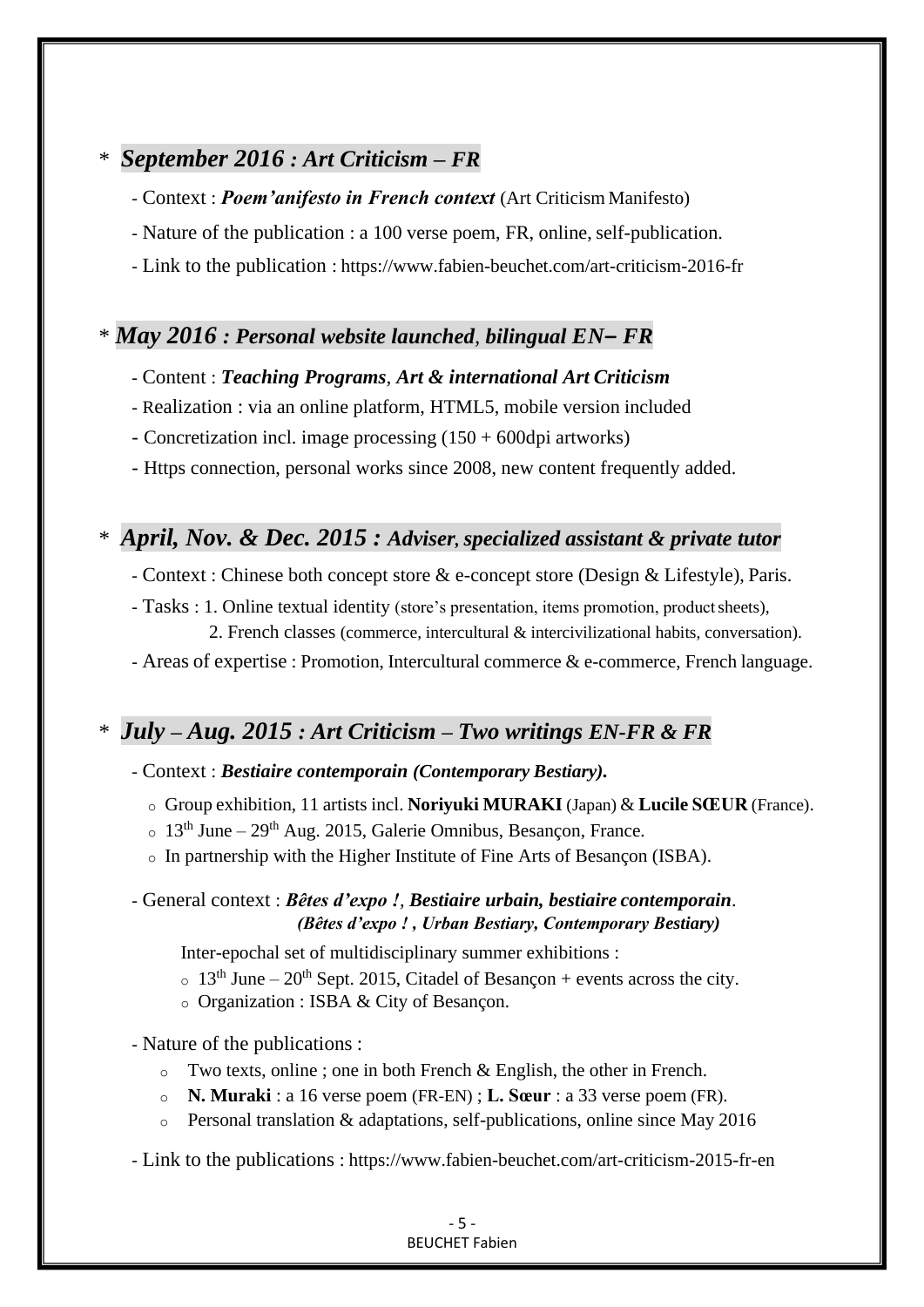## \* *April 2015 : Group exhibition (Artist) <sup>u</sup>*

*- Métamorphoses*, 10-11-12th April 2015, Galerie Jean Greset, Besançon, France.

- Context : Benefit exhibition, in partnership with the French Cancer League.

– *Two displayed photos –*

## \* *Jan. 2015 : Art Criticism – EN-FR <sup>u</sup>*

- Context : *Where is she ?*

Iranian artist *Elham ETEMADI* 's solo exhibition 29th Jan. – 28thMarch 2015, Galerie Omnibus, Besançon, France.

- Nature of the publication : a 66 verse poem ; online ; FR-2015, EN-2016.

- Link to the publication :https:/[/www.fabien-beuchet.com/art-criticism-2015-fr-en](http://www.fabien-beuchet.com/art-criticism-2015-fr-en) Personal translation & adaptations ; self-publication.

## \* *Feb. 2014 : Published paintings (Artist) <sup>u</sup>*

- Nature of the publication : Two paintings on the central pages of the city of Strasbourg's most important independent Art magazine, Alsace, France.

- Magazine's name and number of issue : *Agrippine doit mourir*, numéro 19.

- Chronology of the publication : semester 19, 2014 1<sup>st</sup> semester.

- Thematic of this issue : *Métamorphose(s)*.

- Personal contribution : pages 18 & 19.

- Publisher : *Bateau des Arts*

 $-$  ISSN : 1958 - 37371  $-$  2014 -

- Distribution : Strasbourg (massive), Région Alsace, Paris & German border area (targeted).

#### \* *Late Dec. 2013 - early Jan. 2014 : corrector, adviser & specialized assistant <sup>u</sup>*

- Context : Iranian student, 1<sup>st</sup> year of MA in Visual Arts, University.

- Tasks : methodological contribution, pre-thesis correction,

end of semester oral exams and pre-viva voce's preparation.

- Area of expertise : Visual Arts (specialization Video-Performance-Installation).

## \* *Oct. – Nov. 2013 : corrector, adviser & specialized assistant <sup>u</sup>*

- Context : Chinese student, 5<sup>th</sup> year, Ecole Supérieure d'Art & de Design (School of Fine Arts & Design).
- Tasks : Methodological contribution, files correction, oral exams preparation.
- Area of expertise : Fusion Design Fine Arts.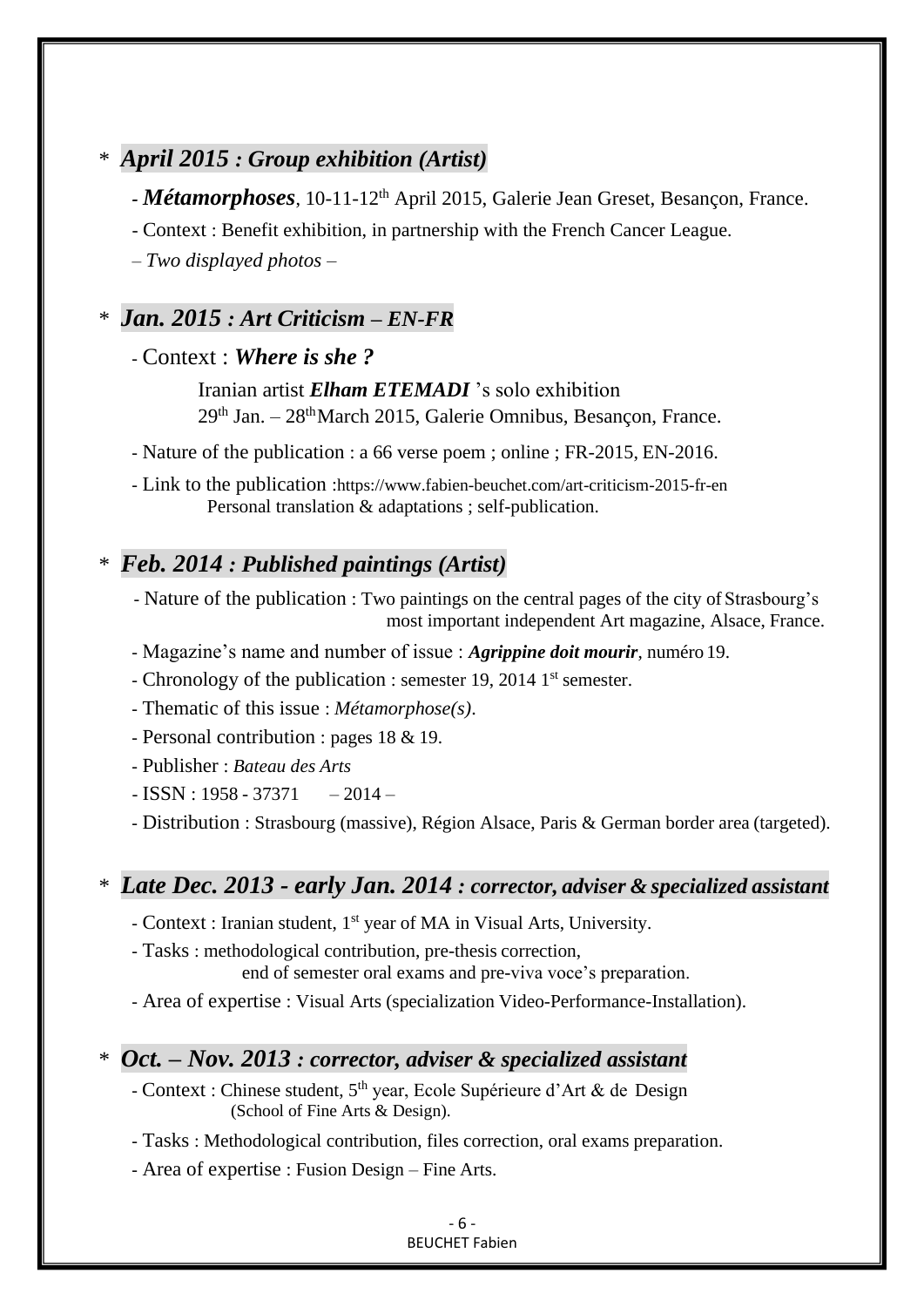### \* *Early May - early July 2013 : corrector, adviser & specialized assistant <sup>u</sup>*

- **Context 1** : Russian student at the end of her 2<sup>nd</sup> year of Master in Art History.
- **Context 2** : Chinese student at the end of her 4<sup>th</sup> year, Ecole Supérieure d'Art & de Design (School of Fine Arts & Design).
- Tasks : Methodological contribution (thesis' structure and development, …), thesis linguistic correction, viva voce's preparation.

- Areas of expertise : Art History (mediaeval architecture) ; Fusion Design – Fine Arts.

#### \* *Early March 2013 : corrector, adviser & specialized assistant <sup>u</sup>*

- Context : Foreign students willing to begin or carry on an artistic program within French Universities or Schools of Fine Arts.
- Task : Assisting & contributing to the development of their application files.

- Aim : Admission via competition / entrance examination / on qualifications.

- Areas of expertise : French Art Schools & Universities knowledge (BA's 1<sup>st</sup> year  $\rightarrow$ MA's  $2<sup>nd</sup>$  year), methodological self-promotion & self-criticism, secretaryship & French administration, Fine Arts, Design.

## \* *Mid-Dec. 2012 –mid-Feb. 2013 : corrector, adviser&specialized assistant <sup>u</sup>*

- Context : Chinese students, 4<sup>th</sup> year, School of Fine Arts.

- Tasks : Methodological contribution (thesis' structure and development, …), thesis linguistic correction, viva voce's preparation.

- Area of expertise : Design applied to both material and immaterial fields of communication's interactive technologies.

### \* *First week of October 2012 : University's short-term worker <sup>u</sup>*

- Context : Biggest informatics resources' room,

Documentation's General Service (SCD) & Numerical Uses' Direction (DUN), *University of Strasbourg, Alsace, France*.

*Exceptional contract while the new team was on training course.*

- Tasks : see full details page 7, March-June 2011 / Sept. 2011-Jan. 2012.

## \* *Mid-Aug. - early Sept. 2012 : corrector, adviser & specialized assistant <sup>u</sup>*

- Context : Chinese students at the end of their 2<sup>nd</sup> year of Master, University.

- Tasks : Methodology, linguistics and viva voce's preparation.

- Area of expertise : Chromatic Design applied to both interior and exterior architectures.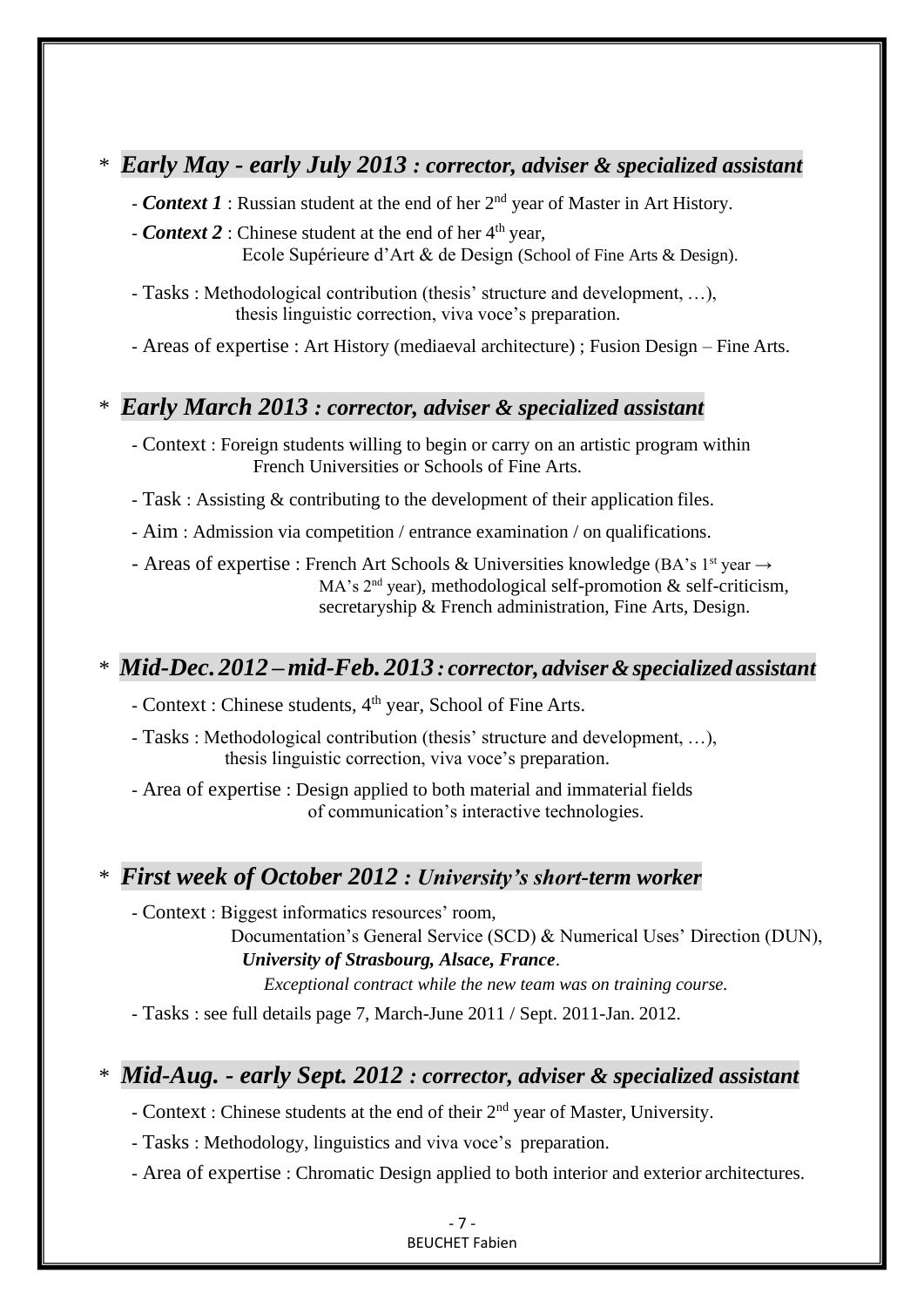## \* *April - June 2012 : corrector, adviser & specialized assistant <sup>u</sup>*

- *Context 1* : Chinese (2/3) & Iranian (1/3) students at the end of their 2<sup>nd</sup> year of Master, University.
- Tasks : Methodology, linguistics and viva voce's preparation.
- Areas of expertise : Design, Fine Arts, Languages Didactics.
- *Context 2* : Foreign students willing to begin or carry on an artistic programwithin French Universities or Schools of Fine Arts.
- Tasks : Assisting & contributing to the development of their application files.
- Aim : Admission via competition / entrance examination / on qualifications.
- Areas of expertise : French Art Schools & Universities knowledge (BA's 1<sup>st</sup> year  $\rightarrow$ MA's  $2<sup>nd</sup>$  year), methodological self-promotion & self-criticism, secretaryship & French administration, Fine Arts, Design.

## \* *January, May & June 2012 : University's short-term worker <sup>u</sup>*

- Task : Exam sessions' supervision and logistics ; University of Strasbourg, France.

## \* *February - May 2012 : University's short-term worker <sup>u</sup> Dpt of Fine Arts and Design's pedagogical assistant, University of Strasbourg, Alsace, France.*

- Context : *Plan Réussite en Licence* (PRL) : University's plan for more students to better succeed during their BA years thanks to brand new and helpful links being woven between them and the whole of University's resources.
- Tasks : Realization of each necessary step to set up online pedagogical resources meant for students, e.g. : selecting resources with teachers & professors, teaching them the use of Moodle platform (especially created for this use in 2011), synthesizing their lectures and courses, setting it online (on ENT : University's "Digital Work Environment").

## \* *March- June 2011 /Sept. 2011 - Jan. 2012:University'sshort-termworker <sup>u</sup>*

- Context : Documentation's General Service (SCD) & Numerical Uses' Direction(DUN), biggest informatics resources' room ; *University of Strasbourg*.
- Tasks : Reception, supervising, solving problems users encounter (as within their *Digital Work Environment* as in their use of softwares, photocopiers), teaching them the use of *Documentation's Central Service* (link to many West-European U. libraries).
- Note : each short-time worker performs these tasks alone.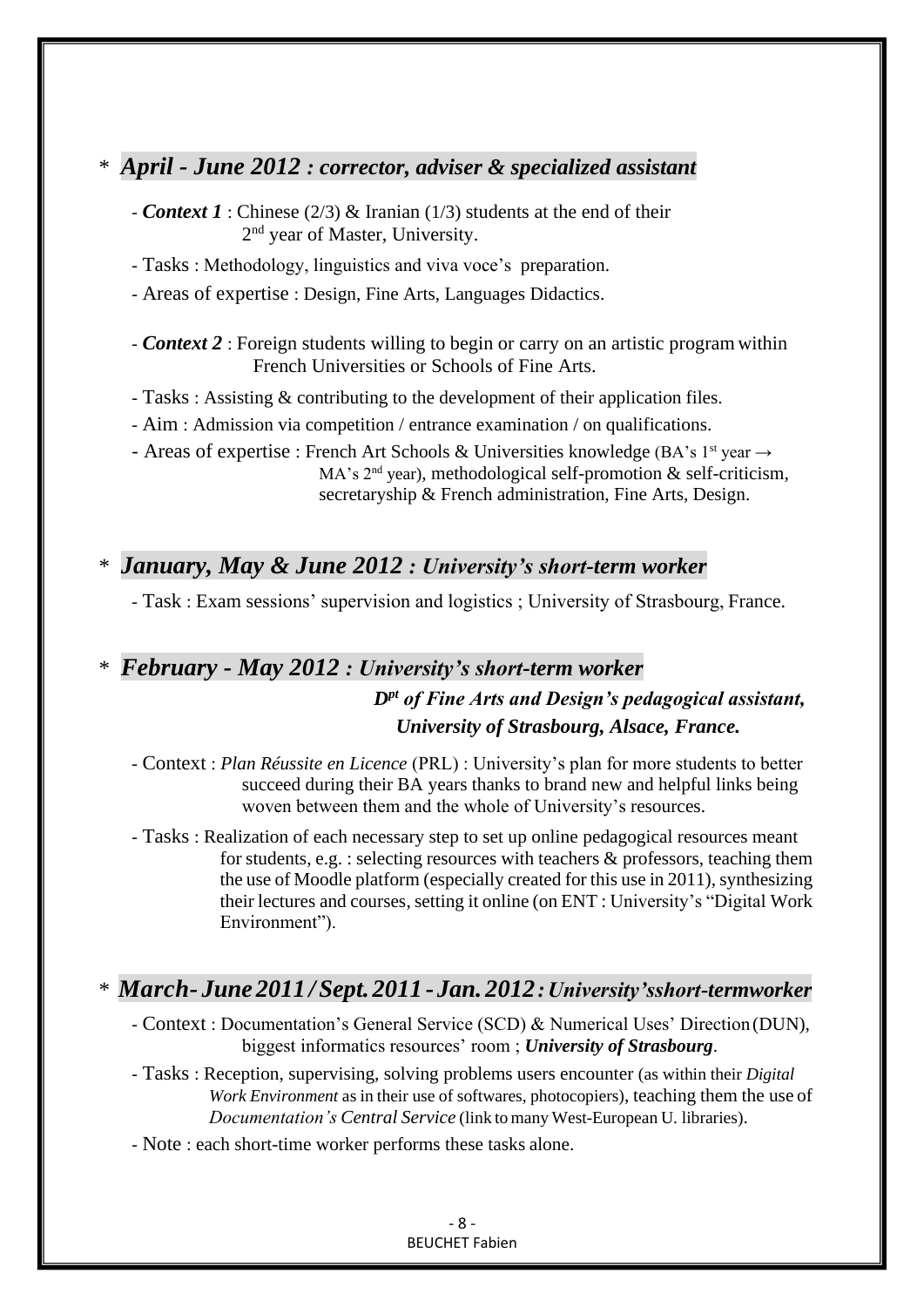## \* *Nov.2010-Aug.2011:bilingualFrench-English publishedArt Criticism <sup>u</sup> – Personal translation and adaptations – <sup>u</sup>*

- Context : International Art exhibition's (China-France) bilingual catalogue :

- o *Salon du Dessin et de la Peinture à l'Eau* & *Salon des Artistes Français*, Grand Palais, Paris, France,  $23<sup>rd</sup> - 28<sup>th</sup>$  Nov. 2010;
- $\circ$  Strasbourg's City Hall exhibition room, Alsace, France,  $3^{rd} 30^{th}$  Dec. 2010.
- o Champagne de Cazanove's Salons, Charles de Cazanove's Champagne House, Reims, Champagne-Ardenne, France,  $7<sup>th</sup>$  June –  $31<sup>st</sup>$  Aug. 2011.

- Exhibition catalogue's title : *Silence. La peinture contemporaine chinoise. (Silence. Contemporary Chinese painting)*

Personal contribution :

Pages 22 to 25, 28, 30, 32, 34, 36, 38, 40, 42, 44, 46, 48, 50, 52, 54, 56, 58  $(\&$  p.5 : for another author, a text established from two of his past articles).

- Distribution : China (Beijing), France (Paris, Strasbourg, …), England.

- Editor : Editions Sinoccygen, Strasbourg.

- ISBN : 978-2-9535968-1-6

#### \* *April - June 2011 : University's short-term worker <sup>u</sup>*

- Task : C2i exam sessions' supervision (Computing and Internet Certificate), Numerical Uses' Direction (DUN), University of Strasbourg (UdS).

#### \* *Feb. - May 2011 : corrector, adviser & specialized assistant <sup>u</sup>*

- Context : Foreign students willing to begin or carry on an artistic program within French Universities or Schools of Fine Arts.

- Tasks : Assisting & contributing to the development of their application files.

- Aim : Admission via competition / entrance examination / on qualifications.

- Areas of expertise : French Art Schools & Universities knowledge (BA's 1<sup>st</sup> year  $\rightarrow$ MA's  $2<sup>nd</sup>$  year), methodological self-promotion & self-criticism, secretaryship & French administration, Fine Arts, Design.

## \* *Feb. - April 2011 : University's short-term worker*

- Context : D<sup>pt</sup>'s Accounting Service, *UFR des Arts* (Arts D<sup>pt</sup>), University of Strasbourg.

- Tasks :  $90\%$  : Assisting  $D<sup>pt</sup>$ 's Head Accountant ;
	- 10% : Receptionist, administrative & pedagogical tasks, Cinema, Theatre & Dance secretariats.

- 9 - BEUCHET Fabien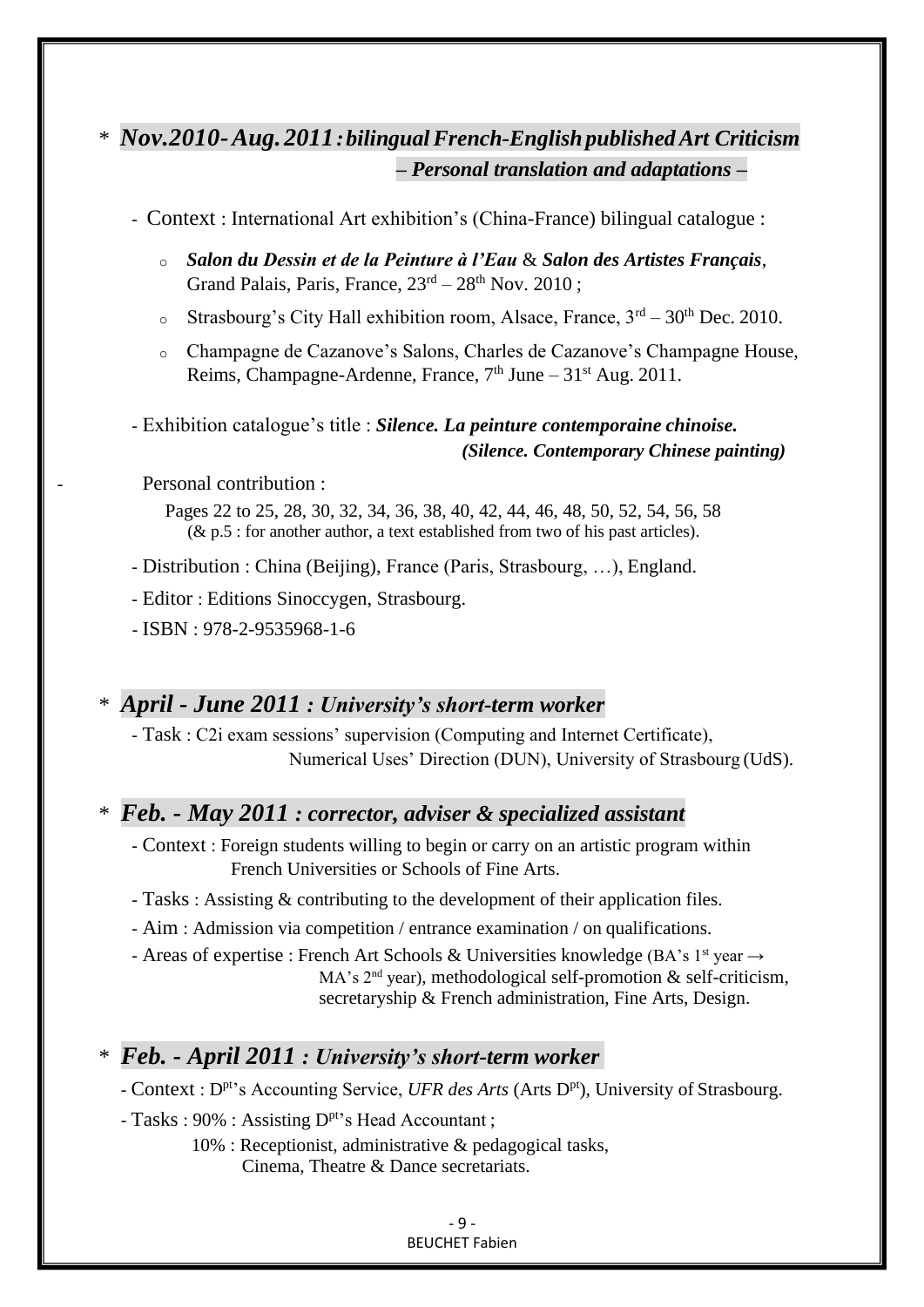## \* *Sept. 2010 (15 – 22) : University's short-term worker <sup>u</sup>*

- Context : D<sup>pt</sup> of Fine Arts & Design, University of Strasbourg.

- Tasks : Secretaryship : administrative, pedagogical and receptionist tasks.

## \* *Sept. 2009 - May 2010 : University's short-term worker <sup>u</sup>*

- Context : D<sup>pt</sup> of Fine Arts & Design, University of Strasbourg.

- Tasks : Secretaryship : all administrative, pedagogical and receptionist tasks.

## \* *April - May 2010 : Painting group exhibitions (Artist) <sup>u</sup>*

## **▪** *Deux Dialogues. Peinture-Artiste / Chine-France*

*Two Dialogues. Painting-Artist/China-France* : exhibition included in the originally Strasbourger event called *Ateliers Ouverts* (*Open Studios*, biggest annual artistic event taking place both in the city and the Alsace *région*/province); event which, the same year, for the  $1<sup>st</sup>$  time and simultaneously also took place in Beijing & Shanghai;

 $8<sup>th</sup> - 9<sup>th</sup>$  &  $15<sup>th</sup> - 16<sup>th</sup>$  May 2010, Zone d'Art, Strasbourg.

*– Nine displayed paintings –*

### **▪** *Hua Peintures. Rencontre franco-chinoise*

*Hua (means ''Painting'' in Chinese) Paintings. French-Chinese Meeting.*

17<sup>th</sup> April – 1<sup>st</sup> May 2010, Galerie éphémère du 46 rue du Jeu des Enfants (46, Children's Game Street Ephemeral Gallery), Strasbourg, France. *– Two displayed paintings –*

## \* *April2010 (Fr. distrib.) :BilingualFrench-Chinese publishedArt Criticism*

- Context : International Art exhibition's (China-France) bilingual catalogue

- Touring exhibition :
	- o Artistes chinois dans les Salons français, Grand Palais, Paris, 3<sup>rd</sup> 9<sup>th</sup> Nov. 2009;
	- o *Salon Arti's*, Espace Le Gabion, Drusenheim (Alsace, Fr.), 28<sup>th</sup> 29<sup>th</sup> Nov. 2009;
	- $\circ$  Zone d'Art, Strasbourg,  $8<sup>th</sup> 16<sup>th</sup>$  May 2010.
- Exhibition catalogue's title : *Deux dialogues. Peinture-Ecriture/France-Chine*
- Personal contribution : pages 74 to 78.
- Distribution : China (Beijing), France (Paris, Strasbourg, …), England.
- Editor : Editions Sinoccygen, Strasbourg.

- ISBN : 978-2-9535968-0-9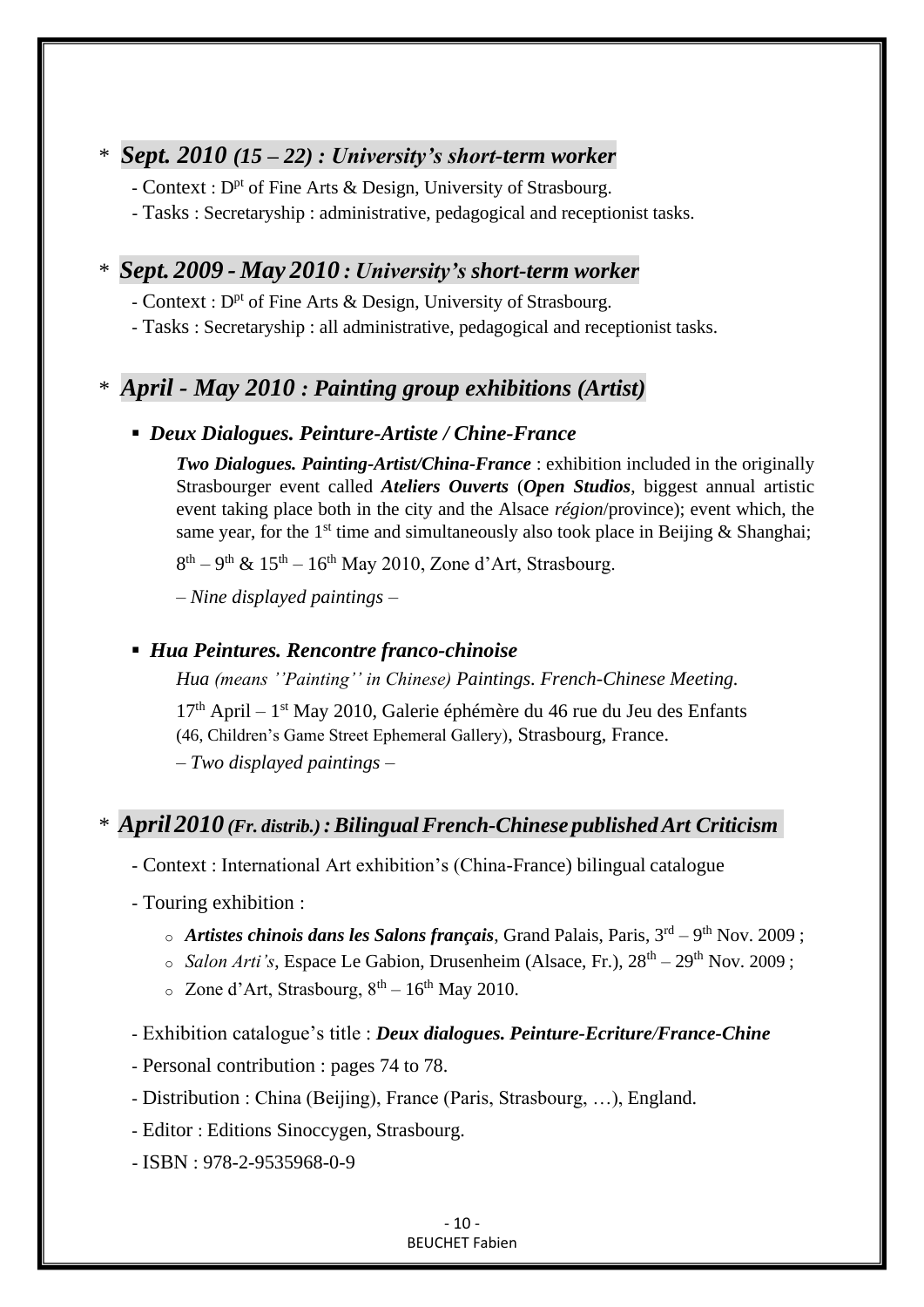## \* *November 2009 : Published writing on Art (Art Criticism, FR) <sup>u</sup>*

- Context : International Art exhibition's leaflet *(see full details above : April 2010)*

- Both leaflet and exhibition's title: *Artistes chinois dans les Salons français*
	- o *Salon du Dessin et de la Peinture à l'Eau*, Grand Palais, Paris ;
	- o Espace Le Gabion, Drusenheim, Alsace, France ;
	- o Zone d'Art, Strasbourg.
- Personal contribution : one poem.

## \* *July 2007 : Archaeological period of instruction <sup>u</sup>*

#### - Context : *Musée de la Chartreuse de la Ville de Molsheim / Town of Molsheim's Carthusian Monastery's Museum, Alsace, France*

- Tasks : Contribution to the elaboration of the exhibition *De Terra Sigillata*  $(15<sup>th</sup>$  May – 14<sup>th</sup> July 2009), museum's archaeological resources study & treatment.

\* *Summer 2004 : In situ study of the Cathar Land's archaeological sites <sup>u</sup>*

(*Pays Cathare* mediaeval castles), Languedoc-Roussillon, SW of France.

\* *Summer 2003 : Seasonal agent* (several city services), Vesoul, Franche-Comté, France.

---

\* *Summer 2002 : Bar manager, touristic site <sup>u</sup>*

- Tasks : barman, manager, touristic guide (incl. explanation of the old town's remains).

- Context : Town of Vesoul, Franche-Comté province, North-East of France.
- \* *Summer 2001 : Vintager* , Beaujolais, Rhône-Alpes province, Middle-East of France.

\* *Summer 2000 : Tobacco harvesting* , Cugy – FR (Freiburg's Canton) –Switzerland.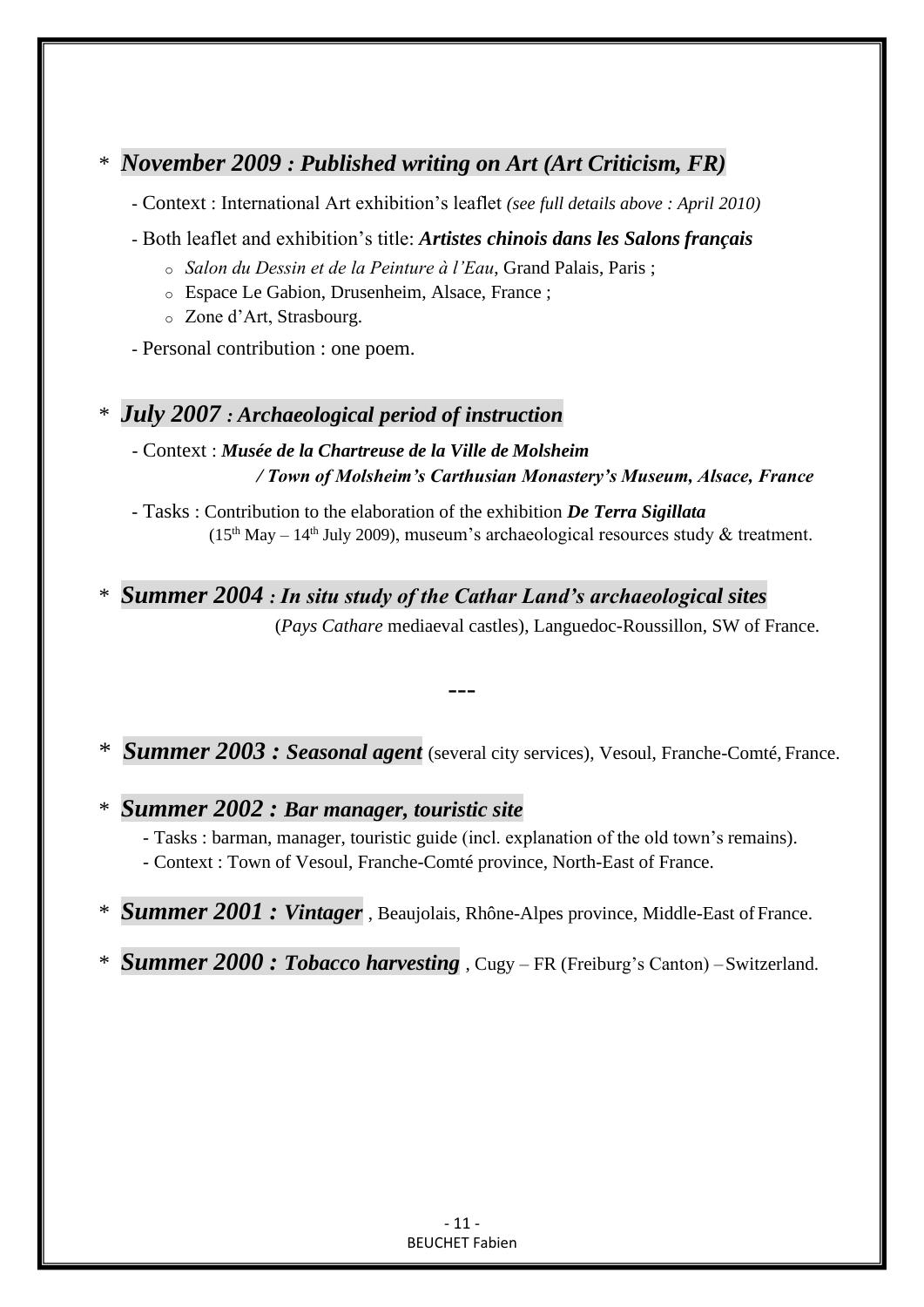## **SPECIFIC SKILLS**

- Excellent mastering of *French* language.
- European Certificate in *English* (CLES 1, issued by European universities).
- *Spanish* (intermediate), *Persian* (interm. , U. classes), *Japanese* (initiation, U. classes).
- *Teaching*:
	- *Specialization* : foreign people (until now, predominantly Far Eastern & Iranian students).

*Areas of expertise* : Art History, French, French via Art & Art History, Aesthetics (initiation), Philosophy (initiation).

*Teaching including* : thematic courses creation, elements in Spanish or Persian along with points of comparison between cultures/civilizations.

- *Practice of Arts* : Painting, Photography, Poetry, Art books, Music.
- *Computing* (PC) : Word, Photoshop, Apogée (administrative software).
- *Writing* : artistic, scientific, journalistic, administrative great skills.
- *Research* : scientific, bibliographical, …, via every data base (since 2005).
- *Secretaryship*: receptionist great skills, along with administrative and pedagogical ones.
- Great general abilities :
	- o Adaptation to a work requiring versatility
	- o Working time self management
	- o Taking initiatives
	- o Self-employment, independent tasks as well as collective work
	- o Redaction
	- o Listening and patience
	- o Memorisation (partic. : physiognomist, visual and oral memories in general)
	- $\circ$  Elaboration & development of projects (conception, implementation, prospection, ...)
	- o Dialog & work in cooperation with foreign people *Encountering people who have just a few knowledge of French or English languages does not itself constitute any barrier for me. Main nationalities encountered : Chinese, Iranian, Japanese, Spanish, Russian.*
- Aid to individuals (notably when coming from different civilizations)
- Knowledge of Art market, antiquities and exotica
- Knowledge of typology and topography
- Knowledge of music trading (musical productions)
- Music (percussionist, singer, programmer, a part of its recent history)
- Managing a small commercial structure :

Budget establishing through receipts and stocks control, reception, completing a treasurer's work from merchandise ordering to being cashier, communication and advertising.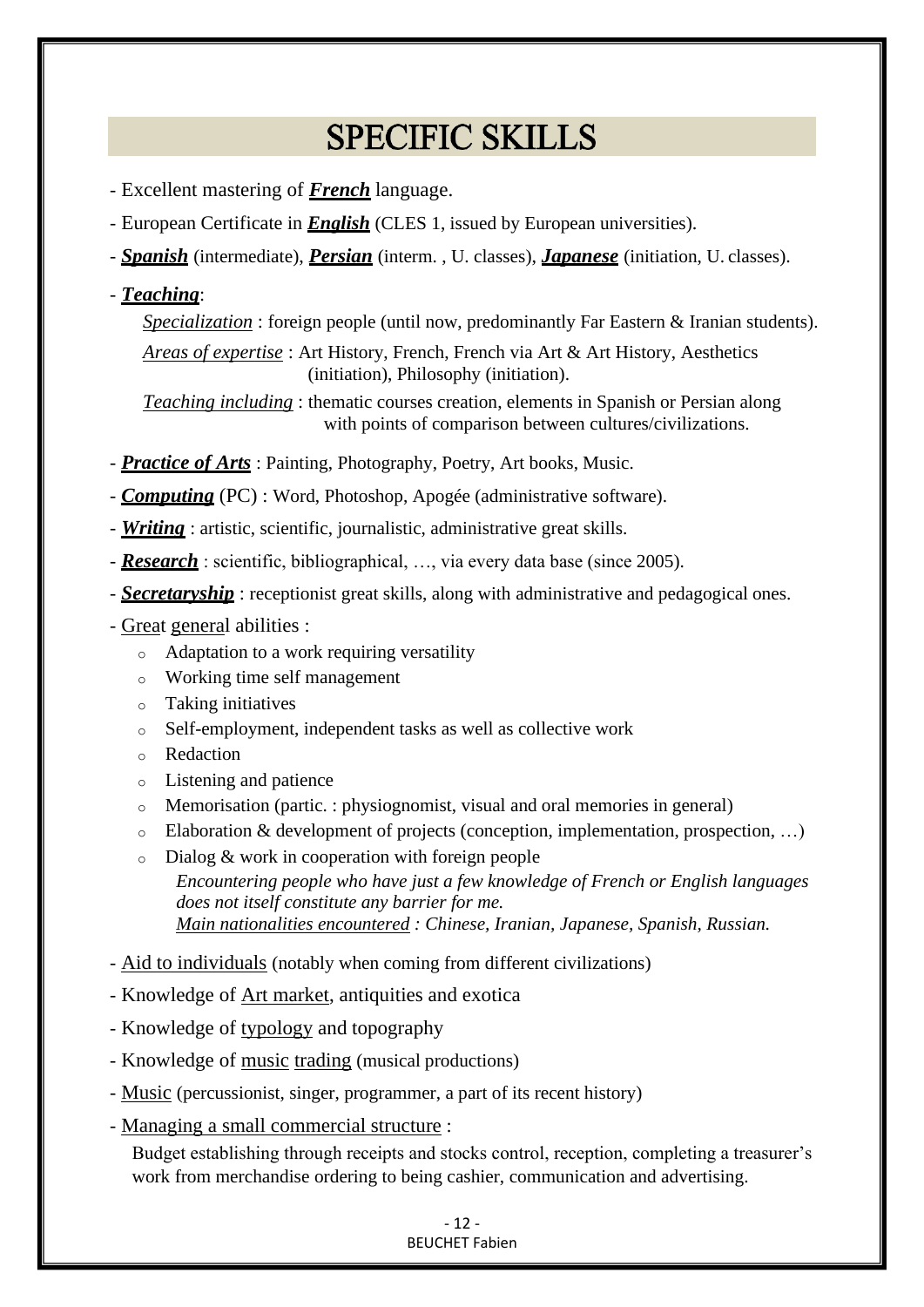## **EDUCATION**

### \* *2013 - 2014 : Student, D.U. Japanese Studies, University of Strasbourg, France*

Focus on Japanese language learning : Average mark in language,  $1<sup>st</sup>$  semester : 17,95 / 20

17,1 / 20 (mid-semester exam, 33% of the final mark)  $& 18.375 / 20$  (final exam, December 2013, 66% of the final mark)

## \* *2012 - 2013 : Student, D.U. Persian Studies, University of Strasbourg,France*

First two years of Persian language studies at University completed in one year. Average general mark : 13,166 / 20

#### \* *2010 - 2012 : Student, University of Strasbourg, France*

#### **▪** *Master Research in Visual Arts, specialization Fine Arts*

- Photography & Painting - Free participation & independent researches -

#### **▪** *Persian language learning*

- 60 Hrs from Nov. 2011 to April 2012 incl. 15 oral communication workshops (workshops with native teachers).

- Service Pédagogique Interuniversitaire de Ressources pour l'Autoformation en Langues (SPIRAL, *Ressources for Languages Self-learning Pedagogical and Inter-University Service*).

## \* *2009 - 2010 : Learning of Photography*

#### \* *2007 - 2010 :Student, Master Research, History of Art & Architecture*

 $2008 - 2010$ : independent researches in Art ( $\rightarrow$  incl. private tutoring needs)  $2007 - 2008$ : all program completed (except  $2<sup>nd</sup> MA$  thesis, by personal choice) - Historical Sciences D<sup>pt</sup> - University of Strasbourg -

#### \* *2007 - 2009 : Learning of Painting*

#### \* *2006 :* **▪** *Maîtrise in History of Art & Architecture – with Distinction*

*– French MA1 w. thesis, ''Master'' did not yet exist ; University of Strasbourg –*

#### **▪** *CLES 1 English*

#### - *Certificat de Compétences en Langues de l'Enseignement Supérieur (Competences Certificate in Higher Education's Languages, English)*

- Issued by Universities, allows inter-European mobility (not just for studies).

- Centre de Ressources et d'Apprentissage des Langues (CRAL) (*Center of Languages Resources and Learning*) – University of Strasbourg –

#### - 13 - BEUCHET Fabien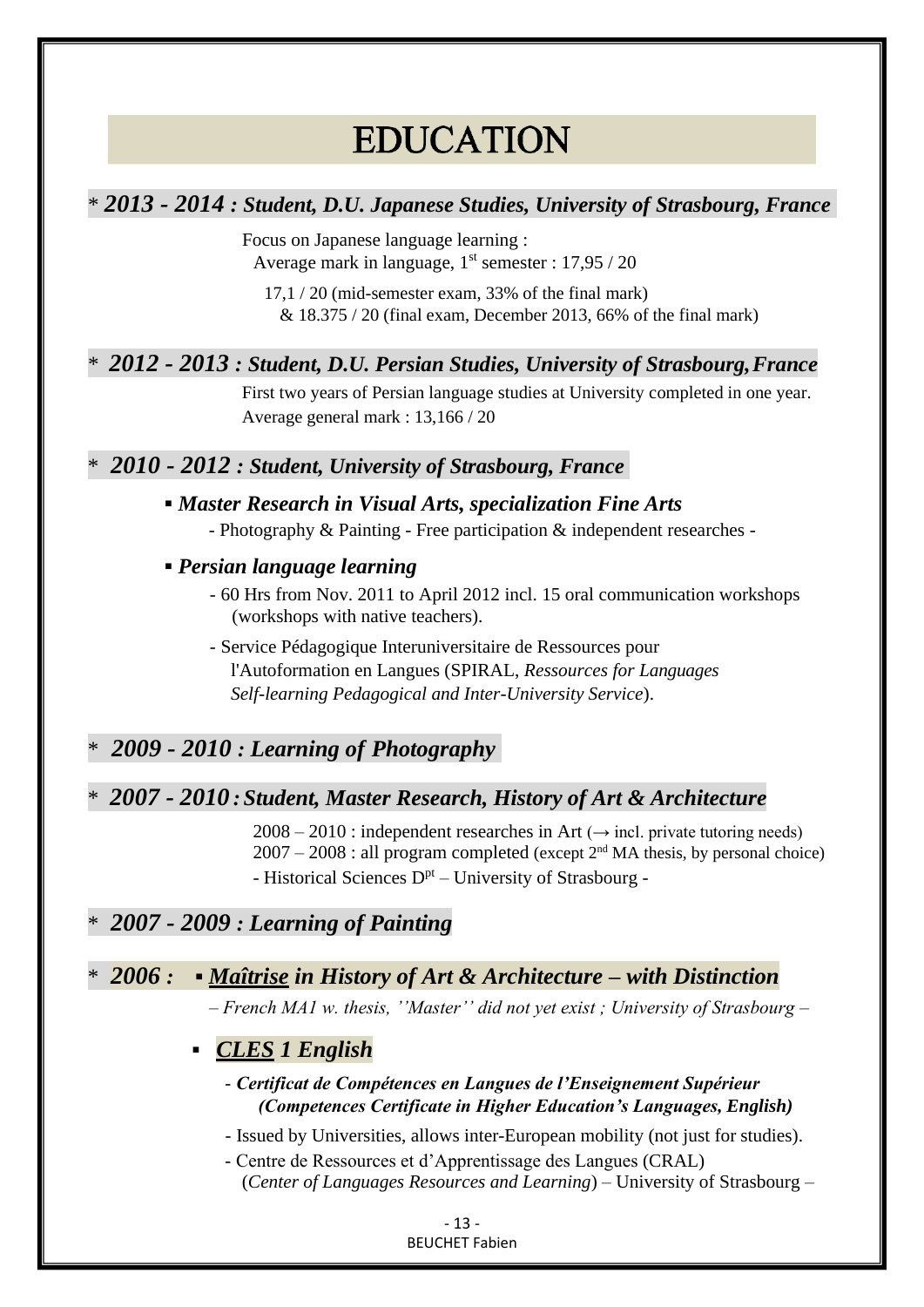## \* *2003 - 2005 : Learning of Music*

#### - *Percussions* :

o first specialization: Sub-Saharan and North-African percussions.

#### - *Composition type* :

- o undetermined music (Far Eastern principle)
	- ways of composition : organic (percussions, singing)  $\&$  informatics
	- fundamental characteristics :
		- a clearly *undetermined music* approach ;
		- sample refusal when exceeds one second ;
		- (except for strictly organic parts) creating each sound, each fraction of each second ;
		- 30 to 60 minute non-stop tracks ;
		- singing's near absence.

### \* *2005 : Bachelor in Art History ; Archaeology distinction*

- Marc Bloch University - (future University of Strasbourg) - France

### \* *2003 : Bachelor in Archaeology - Marc Bloch University – Strasbourg*

## \* *2000 - 2002 : Learning of Singing*

- o Tessitura / specialization : bass / soloist
- o Ranges :
	- Operatic lyric (secular & sacred);
	- Rock n' Roll & Crooners (1950s-1960s USA);
	- Expressionist phrasing ;
	- Abstraction (lyrical & expressionist ; neither automatist nor surrealist)

## \* *2002 : D.E.U.G. in Art History & Archaeology*

- *General University Studies' Diploma / Associate's degree -*
- Human Sciences D<sup>pt</sup>, Franche-Comté University, Besançon, France
- \* *2000 : Baccalauréat série Littéraire* Lycée Edouard Belin Vesoul Fr.-Comté *Secondary school examination qualifying for University; specialization : Literature*
- \* *1997 : Brevet des Collèges* Collège Jean-Léon Gérôme Vesoul France –

*Secondary school first examination, taken at pupils' 15th year.*

- 14 - BEUCHET Fabien